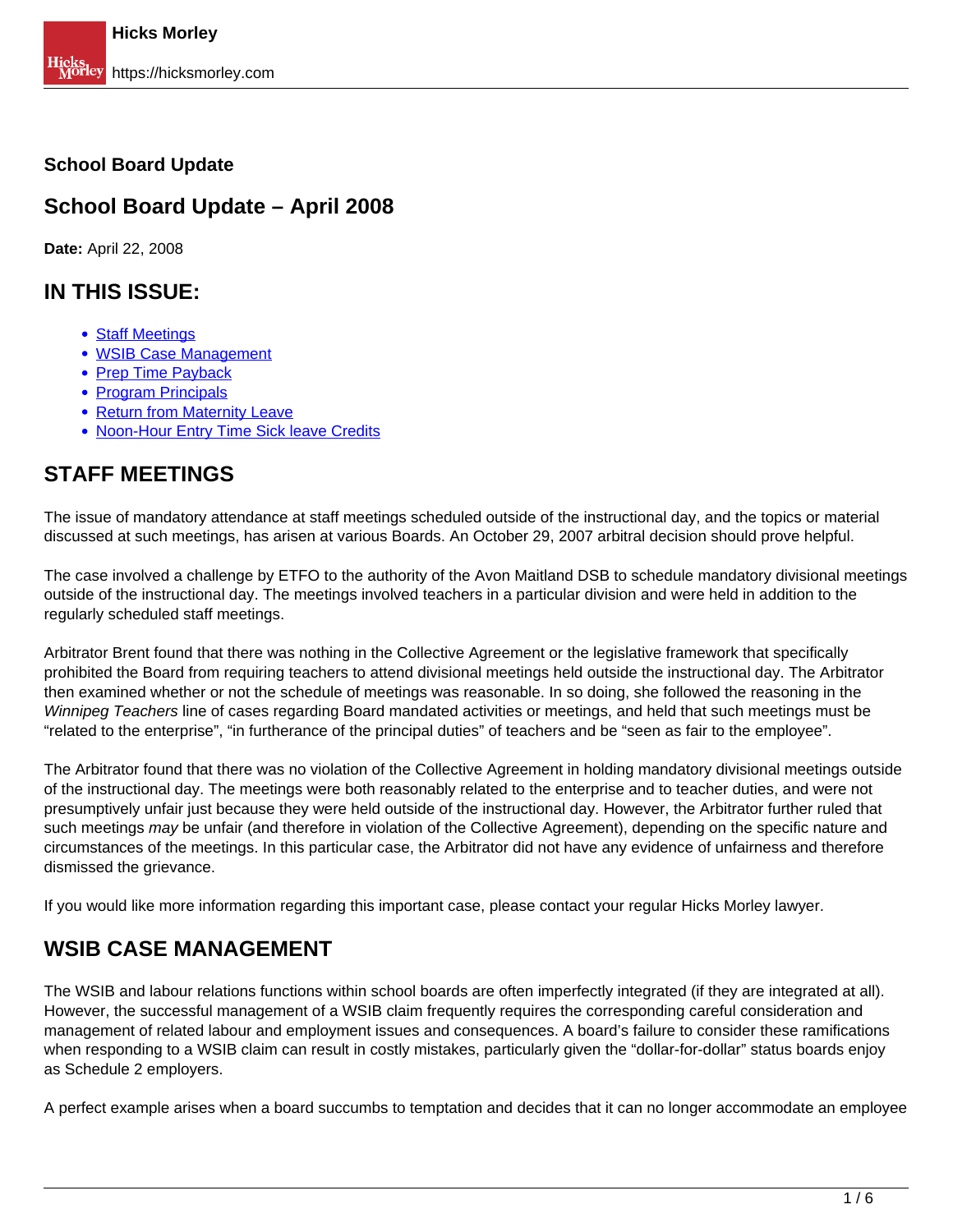with permanent medical restrictions. The employee then becomes eligible for re-training through a WSIB Labour Market Reentry (LMR) Plan. As soon as this occurs, the board effectively loses control over the costs of the WSIB claim, despite the fact that it will end up bearing those costs directly. This is because after making the decision to invoke the LMR process, the board will have no involvement in the creation of the LMR plan for which it will end up paying.

The consequences of this reality are demonstrated in a particular case involving a Schedule 2 municipal employer and an LMR plan that involved extensive academic upgrading at a cost of approximately \$360,000.00. Even more disconcerting than the cost was the fact that the targeted LMR job was a general office clerk position with an hourly wage rate of only two thirds of the worker's pre-accident earnings.

The employee completed the academic upgrading. However, as she had not been terminated, she continued to have employment rights under the collective agreement and asked to be placed in an office clerk position with her employer. Needless to say, this was a very expensive method of filling a clerical vacancy. One wonders whether the municipality could have been somewhat more pro-active in identifying how the employee might have been accommodated. Although the case law would not likely have legally required the employer to retrain the employee, it may well have saved itself a great deal of money had it done so.

Before an LMR plan is contemplated or when an LMR plan is proposed, a Schedule 2 employer should consider entering into an Agreement pursuant to section 63 of the Workplace Safety and Insurance Act. These Agreements often resolve employment issues, human rights considerations, collective agreement and termination of employment considerations along with workplace safety and insurance issues. The consideration of a WSIB claim within a larger human resources and labour relations context will provide employers with a greater ability to craft successful outcomes.

If you would like to explore issues concerning general WSIB claims management, Section 63 agreements or the development of an integrated strategy to complex cases, contact your regular Hicks Morley lawyer.

### **PREP TIME PAYBACK**

In a decision released on March 17, 2008, Arbitrator Bram Herlich has added another decision adverse to school boards on the "prep time payback" issue.

Since amalgamation in 1998, the Trillium Lakelands-ETFO contract had required the Board to ensure that each teacher was "assigned" a specified number of minutes for preparation time "for each period of five (5) instructional days". Pursuant to the 2005 Provincial Framework Agreement, this amount was increased to 200 minutes. In September, 2006, a teacher was required to attend a half-day Professional Learning Community ("PLC") program at a time which interfered with one of her assigned prep time periods. The teacher grieved.

The Board pointed out that the teacher's instructional responsibilities had been reduced by her release to participate in the PLC, and consequently a reduction in prep time was not unreasonable. The TLDSB was also able to establish a longstanding, consistent (albeit informal) practice across its elementary schools pursuant to which principals did not mechanically "replace" or "pay back" prep times lost for any number of reasons (e.g., field trips, professional development, school-wide and board-wide activity days, etc.). Rather, principals used available occasional teachers in a discretionary fashion, at times making up lost preps, while in other cases simply letting the lost preps "disappear" and providing release time to other teachers for other reasons. This informal system had persisted since amalgamation (and before). Prior to 2006, it had never been grieved.

The Board also established that in the 2005 negotiations incorporating the Provincial Framework, ETFO had attempted unsuccessfully to change the entitling language from "each teacher shall be assigned" to the more definite "each teacher shall receive". The Board argued at arbitration that the original obligation merely to "assign" prep time to teachers did not prevent it from cancelling an "assigned" prep for legitimate operational reasons. The Arbitrator accepted that the Board had, in negotiations, advised ETFO of its understanding that the "shall be assigned" language which was left in place did not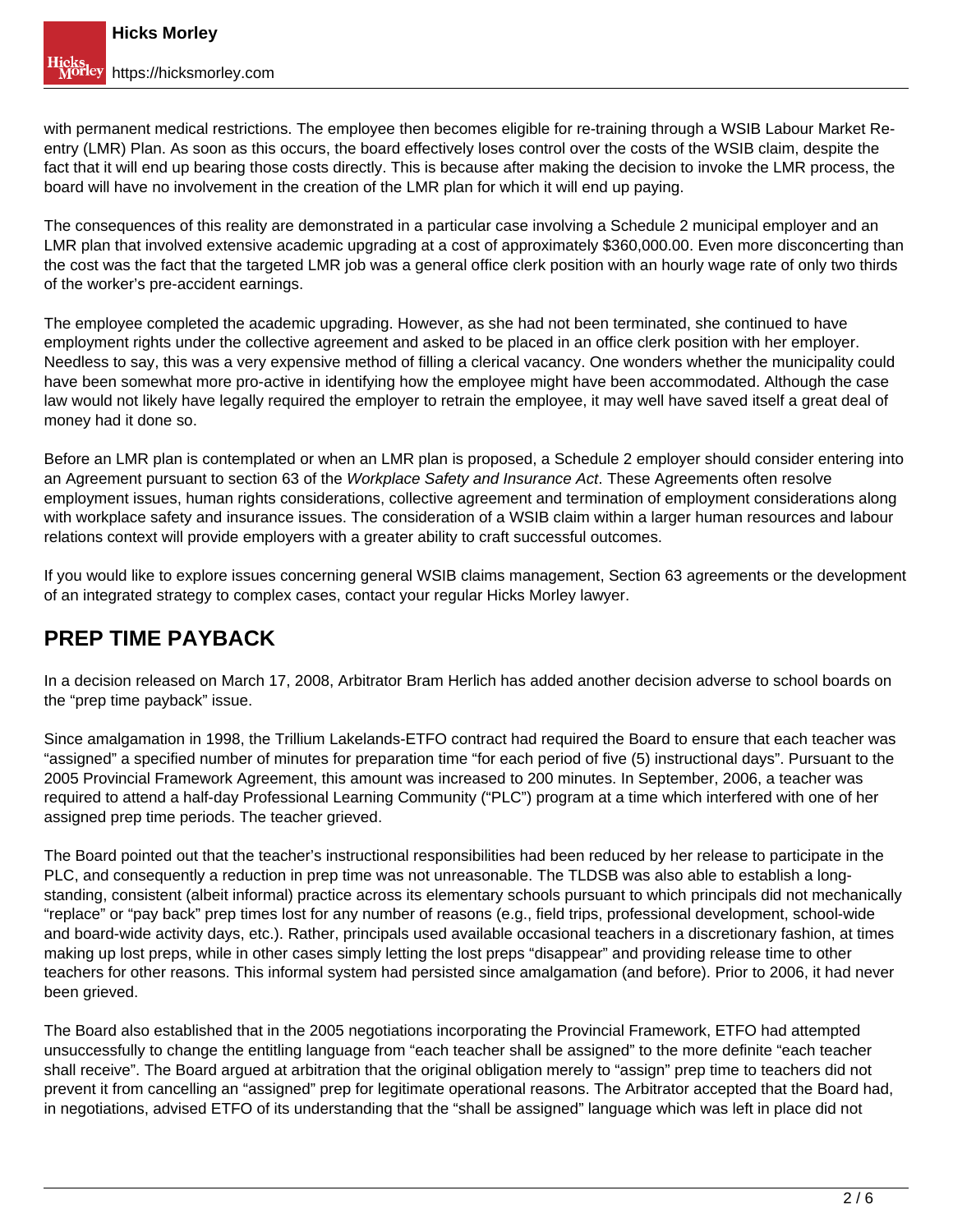guarantee anything.

Despite these arguments, Arbitrator Herlich held that the Board was obliged to "pay back" the "lost" prep time period. The Arbitrator accepted the distinction advocated by ETFO between the loss of prep time due to Board-mandated initiatives or decisions (e.g., PLC programs, IPRC meetings, emergency coverage for an absent teacher) and the loss of prep time due to functions voluntarily undertaken by teachers (e.g., field trips, participation in co-curricular activities, etc.). The former, said the Arbitrator, would result in an obligation to pay back "lost" prep time, whereas the latter would not.

This decision, coupled with another similar decision by Arbitrator Albertyn involving the Ottawa-Carleton DSB (January 28, 2008), signals the difficulties inherent in the prep time language typically found in school board contracts, even language which, comparatively speaking, suggests that some measure of flexibility exists. While the mandatory/voluntary distinction accepted in Trillium Lakelands is easily stated, its application in certain cases (e.g., voluntary acceptance of a subject-based "team leader" position which then involves mandatory training, participation of an individual class in a school-wide "activity day") may well generate further debate. The problems faced by boards are exacerbated by the Provincial Framework language which states that prep time shall be used "as determined by the teacher". These various difficulties may well become significant issues for boards in the upcoming 2008 ETFO negotiations.

If you have questions regarding prep time issues, please feel free to contact **Michael Hines** (416-864-7248) (who represented the Trillium Lakelands DSB in this case), who has been advising boards on this issue, or your regular Hicks Morley lawyer.

# **PROGRAM PRINCIPALS**

In the face of declining enrolment across the province, provincial teacher federations find themselves scrambling to identify school board positions for their members to bump into as a means of preserving and potentially expanding the size of their bargaining units.

As part of this strategy, the Ontario English Catholic Teachers' Association has, on three occasions, successfully challenged the exclusion by boards of administrator or "program principal" positions from their bargaining units. While each of the challenged positions was different, in each case the school board had recruited a principal to oversee the delivery of a program at a Board-wide level, without any connection to a particular school.

At each of the arbitrations, the board relied upon its hiring criteria and designation of the position as being that of a principal in nature. In each case, OECTA argued that the actual duties of the position did not accord with the statutory duties and responsibilities of "principals" under the *Education Act* and regulations. OECTA argued that, by default, the positions remained "teacher" jobs and so fell within the bargaining unit.

In determining these cases, the arbitrators undertook a careful analysis of the relevant legislation and the specific tasks being performed by those in the challenged positions. Based on those analyses, the arbitrators concluded that the duties and responsibilities being performed were not consistent with the Education Act provisions defining principals and, therefore, could not be justifiably excluded from the bargaining units. The arbitrators observed that the duties were not unlike those performed by co-ordinators, which are bargaining unit positions.

In the most recent of these decisions, Dufferin-Peel Catholic District School Board and Ontario English Catholic Teachers' Association, Arbitrator Charney at least indicated a willingness to consider the "labour relations" functions performed by program principals (e.g., supervision, scheduling, discipline), an approach which had not been considered in earlier cases. However, on the facts before him, even by this analysis, the grievance succeeded. In a judgment released on January 8, 2008, the Divisional Court upheld this decision.

Accordingly, school boards should expect that teacher federations will grieve the exclusion of similar positions with increasing frequency. In anticipation of these grievances, boards may wish to examine their comparable positions to determine if they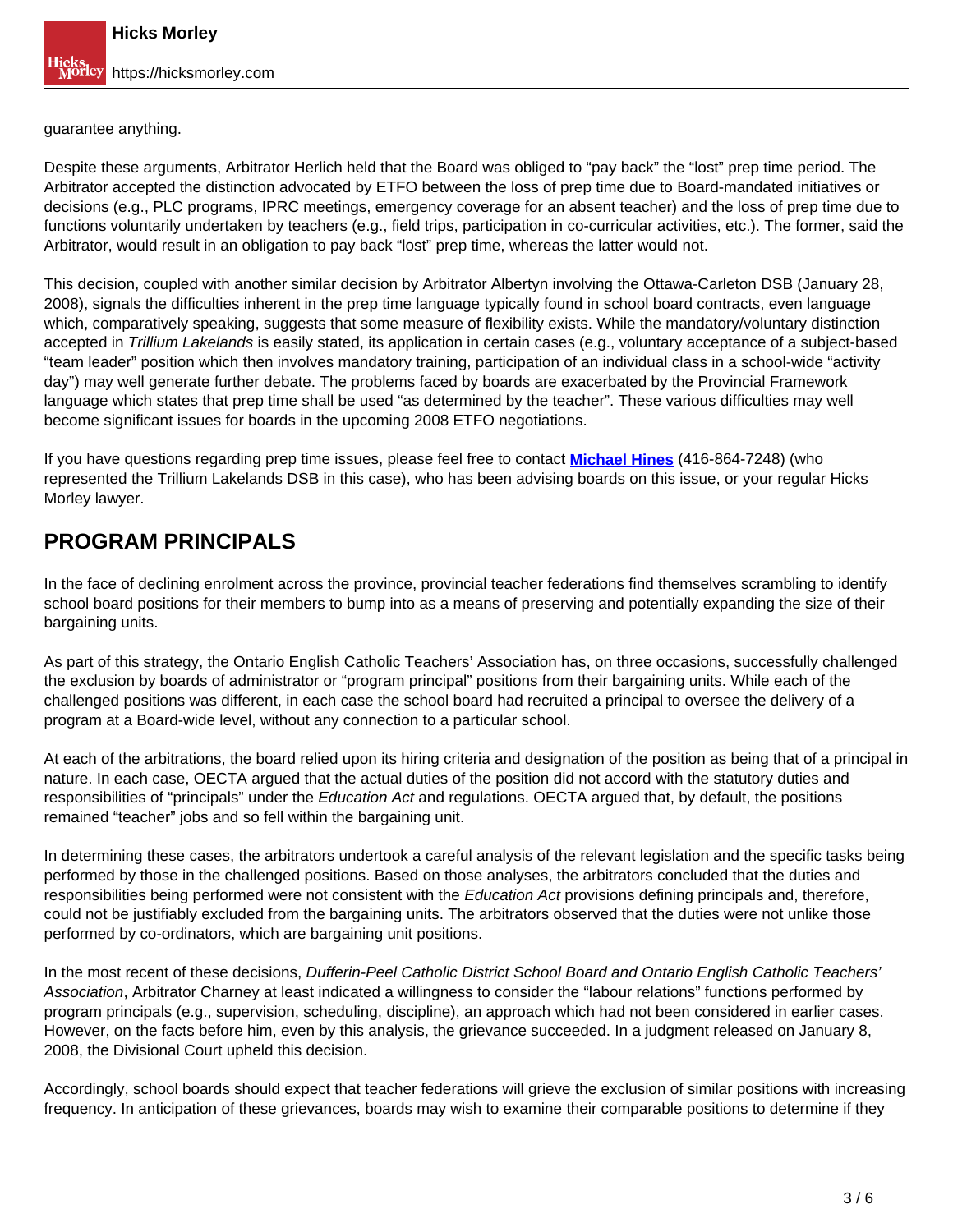are vulnerable and what, if any, changes can be made to ensure they remain outside the bargaining unit.

If you have any questions regarding program principals, contact **Greg Power** (416 864-7240) or your regular Hicks Morley lawyer.

# **RETURN FROM MATERNITY LEAVE**

In Hastings and Prince Edward District School Board (December 10, 2007), Arbitrator Louise Davie has re-inforced the view that teachers returning from maternity leave (or other similar leaves) do not have the right to return to the precise teaching assignment which they held before taking leave.

The Collective Agreement in her case entitled the teacher to return to "the same position held prior to going on leave". Ms. Davie held that this obligation would be satisfied by returning the teacher to the same school. [NB: The Federation conceded that the protection would not apply where, as a result of the annual staffing process, a returning teacher was obliged to change schools.]

This case follows earlier decisions by Arbitrator Beck in Toronto DSB (ultimately confirmed by the Ontario Court of Appeal; see our School Board Update of November, 2005) and Arbitrator Shime in District School Board of Niagara (School Board Update, March, 2004). Arbitrator Davie stated:

"As did arbitrator Shime I must conclude from a review of this collective agreement, and in the context of the Education Act provisions to which I have referred, that there is only one "position" – that of teacher – and that within that generic position of teacher one finds various grade assignments. The differences in these various grade or work assignments however do not go so far as to convert the position of teacher into many different positions based on grade assignment."

## **NOON-HOUR ENTRY TIME**

The Divisional Court has added another piece to the "entry time" puzzle under Regulation 298. Section 20(d) of that Regulation requires that, unless otherwise assigned by the principal, a teacher must be "present in the classroom or teaching area and ensure that the classroom or teaching area is ready for the reception of pupils" at least fifteen minutes before the commencement of classes in the morning and "five minutes before the commencement of classes in the school in the afternoon". As described in our Client Updates of April and September 2006, this obligation was interpreted very narrowly by Arbitrator Surdykowski in two decisions concerning morning entry time at the Hamilton-Wentworth DSB. The Board's judicial review application in that case was withdrawn prior to a hearing before the Divisional Court.

More recently, the Divisional Court considered a case involving "noon hour" entry time involving le Conseil scolaire de district catholique Franco-Nord. In that case, the Conseil changed its long-standing practice of requiring teachers only to arrive for the afternoon at the same time as their students. In 2005, teachers were, for the first time, directed to receive their students in their classrooms five minutes before instruction commenced.

AEFO alleged that this direction violated Article 10.3 of the collective agreement, which guaranteed teachers a lunch period "free of all assignments … during the period of time between the end of classes in the morning and the start of classes in the afternoon". In other words, the Conseil had expressly promised that teachers would not be required to perform any noninstructional duties during a school's lunch period prior to the actual resumption of instructional activities in the afternoon.

The Conseil argued that the supervisory duties in question were not actually "assigned" by it, but rather were mandated by Section 20(d) of the Regulation, and consequently the reception of pupils by teachers was not an "assignment" within the meaning of Article 10.3. It argued further that unless teachers were in a position to commence instruction precisely when the "afternoon bell" rang, they would be unable to deliver the 300 minutes of instruction required by Section 3 of Reg. 298 [NB: It was not explained why the Conseil could not extend the duration of the instructional day to overcome this problem].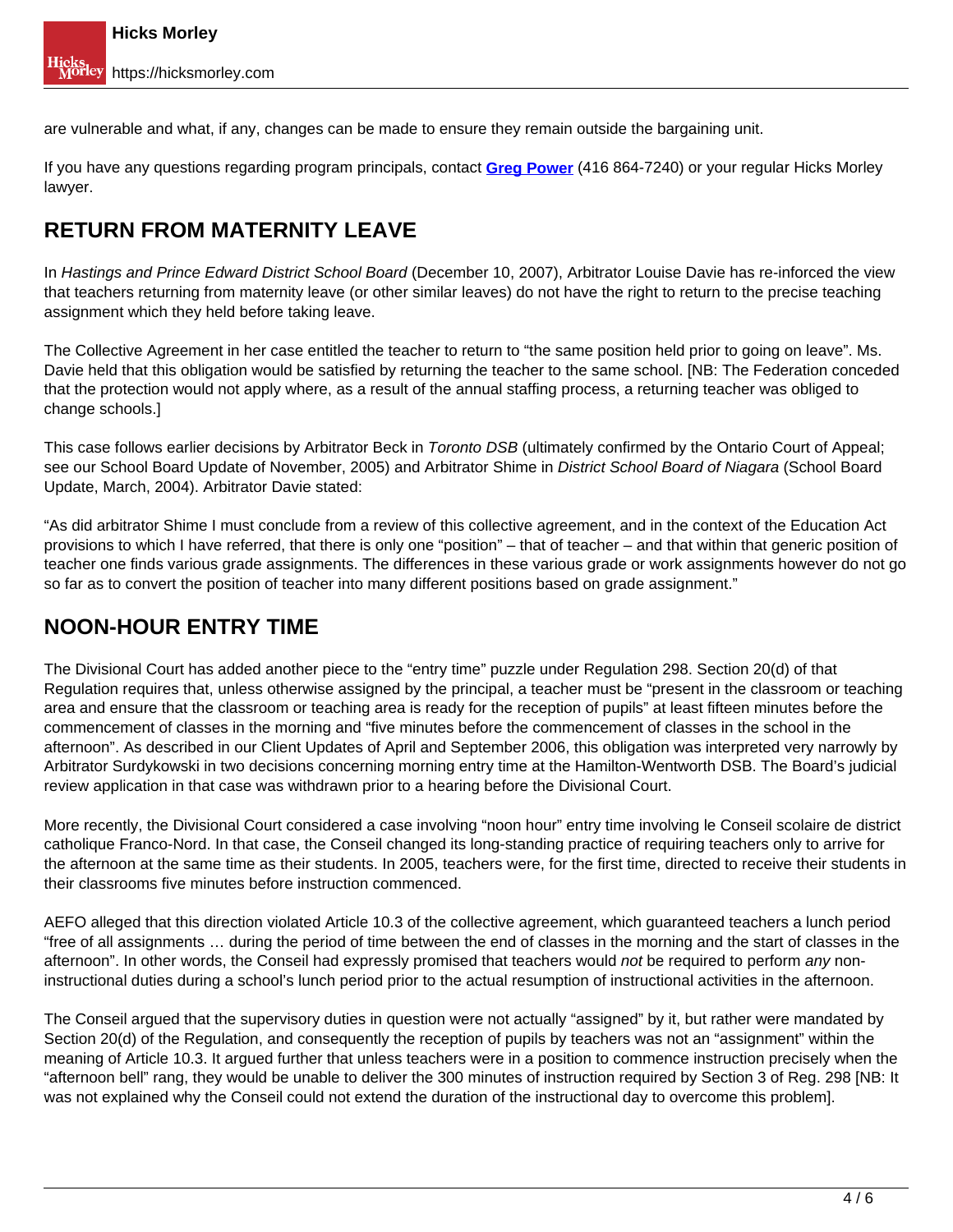AEFO argued in response that the Conseil, by agreeing to Article 10.3, had effectively promised that all of its principals would "otherwise assign" their teachers (to no duties at all) under Section 20(d) during the entire lunch period. AEFO also argued that even if Section 20(d) required teachers to be physically present in their classrooms, nothing in that section obliged them to receive or supervise children.

AEFO succeeded before Arbitrator Kathleen O'Neil and the Conseil brought the matter before the Divisional Court by way of judicial review. In a decision dated October 1, 2007, the Divisional Court refused to overturn the Arbitrator's decision. However, in assessing the weight to be given to the Divisional Court judgment, it is critical to appreciate that the Court was only concerned to decide whether or not the Arbitrator's decision was "patently unreasonable". The Court was not determining whether any of her interpretations (whether of the contract or the Regulation) were actually correct.

With this in mind, the Court held that:

- the Arbitrator's conclusion that the principal's discretion under Section 20(d) could be controlled by the collective agreement was not patently unreasonable;
- the Arbitrator's conclusion that Section 20(d) does not, itself, require teachers to receive or supervise students was not patently unreasonable;
- the Arbitrator's conclusion that a teacher can be "otherwise assigned" under Section 20(d) to "no duties whatsoever" was not patently unreasonable.

While the results of this case, both at arbitration and at the Divisional Court level, are disappointing, it is important to understand that there continues to be no binding precedent which says teachers are not obliged under the Education Act to supervise students during entry time. Arbitrators remain free to disagree with either or both of the two decided cases. It is also significant that in neither Hamilton-Wentworth nor in CSDCFN did the adjudicators consider the impact of Section 264(1)(e) of the Act, which statutorily obliges teachers to "maintain proper order and discipline in the teacher's classroom".

Boards facing entry time issues under Regulation 298 should certainly be aware of these two cases, but may still wish to persevere in the view that entry time supervision within the classroom is not an "assigned duty" for the purposes of the collective agreement. If you have questions regarding entry time issues, you may wish to contact your regular Hicks Morley lawyer.

### **SICK LEAVE CREDITS**

Boards and Federations continue to disagree on the entitlement of a teacher to accumulate sick leave credits during periods when the teacher is already absent. As we reported in our August 2007 School Board Update, Arbitrator Brian Etherington, in ETFO v. Lambton Kent DSB, confirmed an approach to the issue which provides considerable assistance to Boards in such disputes, holding that teachers must actually be actively employed in order to qualify.

Arbitrator Etherington's analysis has recently been followed in two similar arbitration cases. In OSSTF v. Grand Erie DSB (February 1, 2008), the Federation asserted that full-time teachers who were absent and in receipt of LTD benefits were entitled to the days of Sick Leave credit that would have been accrued if they had actually been at work.

Arbitrator Knopf adopted Arbitrator Etherington's reasoning from the Lambton Kent case, holding that there is a general understanding that sick leave credits are earned while at work, and are not an automatic entitlement which flows to teachers merely by virtue of a continuing employment relationship. The Arbitrator further held that any departure from this general understanding must be founded on something concrete in the Collective Agreement.

In ETFO v. Toronto DSB (December 21, 2007), the Collective Agreement provided LTO teachers with "one sick leave day upon completion of the first 10 school days of a long term occasional teaching assignment and one sick day for each 10 school days subsequently completed in that long term occasional assignment…". The Federation asserted that LTO teachers were entitled to credit towards sick leave accumulation even for those days that the LTO teacher was off work by reason of